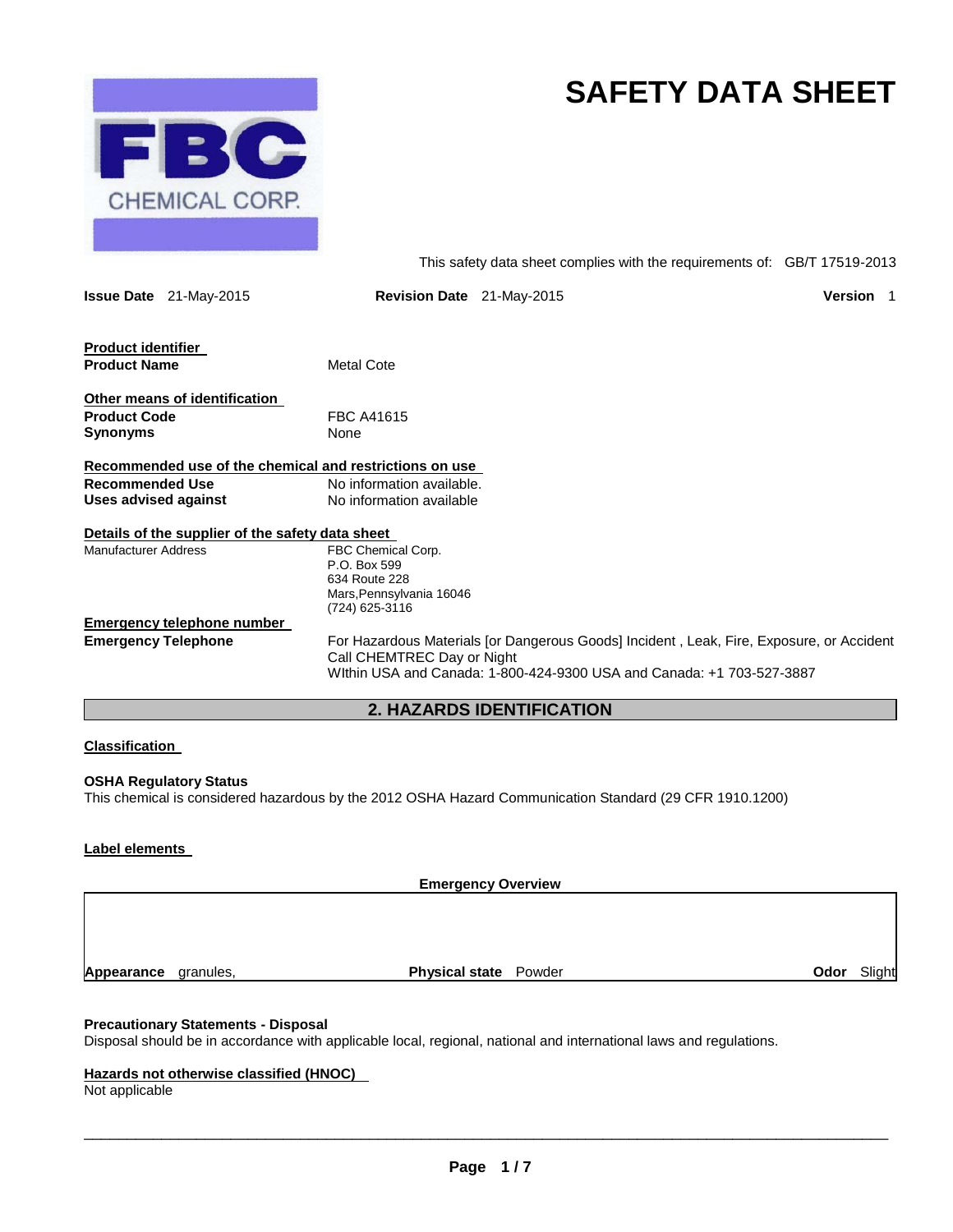#### **Other Information**

Unknown acute toxicity No information available

# **3. COMPOSITION/INFORMATION ON INGREDIENTS**

\_\_\_\_\_\_\_\_\_\_\_\_\_\_\_\_\_\_\_\_\_\_\_\_\_\_\_\_\_\_\_\_\_\_\_\_\_\_\_\_\_\_\_\_\_\_\_\_\_\_\_\_\_\_\_\_\_\_\_\_\_\_\_\_\_\_\_\_\_\_\_\_\_\_\_\_\_\_\_\_\_\_\_\_\_\_\_\_\_\_\_\_\_

#### **Substance**

**Common name** No information available.

| <b>Chemical Name</b> | CAS No.         | Weight-%   | <b>Trade Secret</b> |
|----------------------|-----------------|------------|---------------------|
| Iron                 | $1309 - 37 - 1$ | 100%<br>90 |                     |
| Ammonium Chloride    | Proprietarv     | 10%        |                     |

# **4. FIRST AID MEASURES**

#### **Description of first aid measures**

| Eye contact                                                 | Rinse thoroughly with plenty of water for at least 15 minutes, lifting lower and upper eyelids.<br>Consult a physician. |  |  |
|-------------------------------------------------------------|-------------------------------------------------------------------------------------------------------------------------|--|--|
| <b>Skin contact</b>                                         | Wash skin with soap and water.                                                                                          |  |  |
| <b>Inhalation</b>                                           | Remove to fresh air.                                                                                                    |  |  |
| Ingestion                                                   | Clean mouth with water and drink afterwards plenty of water.                                                            |  |  |
| Most important symptoms and effects, both acute and delayed |                                                                                                                         |  |  |
| <b>Symptoms</b>                                             | No information available.                                                                                               |  |  |
|                                                             | Indication of any immediate medical attention and special treatment needed                                              |  |  |
| Note to physicians                                          | Treat symptomatically.                                                                                                  |  |  |

# **5. FIRE-FIGHTING MEASURES**

## **Suitable extinguishing media**

Use extinguishing measures that are appropriate to local circumstances and the surrounding environment.

**Unsuitable extinguishing media** Caution: Use of water spray when fighting fire may be inefficient.

## **Specific hazards arising from the chemical**

No information available.

#### **Explosion data**

**Sensitivity to Mechanical Impact** None. **Sensitivity to Static Discharge** None.

# **Protective equipment and precautions for firefighters**

As in any fire, wear self-contained breathing apparatus pressure-demand, MSHA/NIOSH (approved or equivalent) and full protective gear.

# **6. ACCIDENTAL RELEASE MEASURES**

#### **Personal precautions, protective equipment and emergency procedures**

**Personal precautions** Ensure adequate ventilation, especially in confined areas.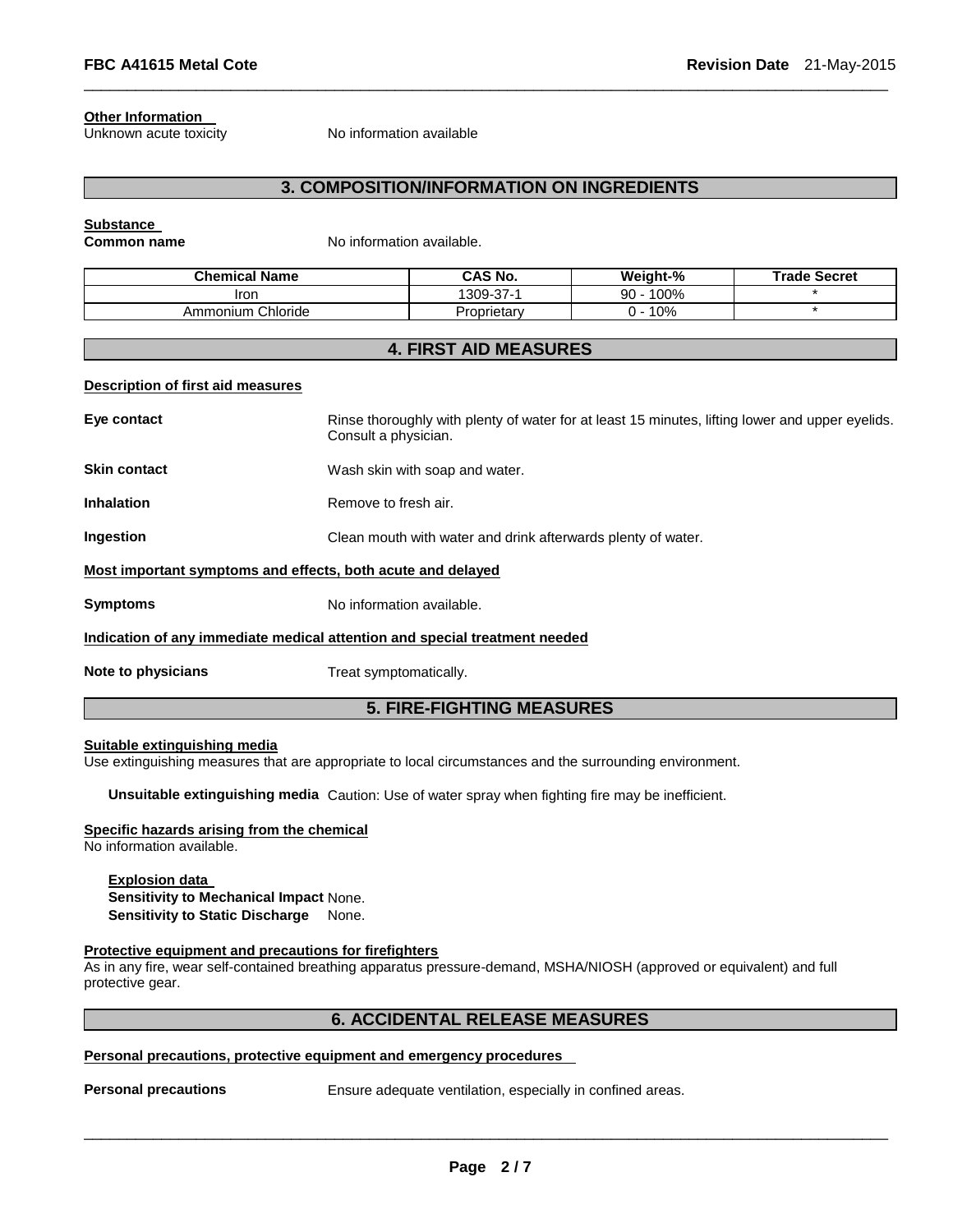#### **Environmental precautions**

| <b>Environmental precautions</b>                     | See Section 12 for additional ecological information.                                                                                                                        |  |
|------------------------------------------------------|------------------------------------------------------------------------------------------------------------------------------------------------------------------------------|--|
| Methods and material for containment and cleaning up |                                                                                                                                                                              |  |
| <b>Methods for containment</b>                       | Prevent further leakage or spillage if safe to do so.                                                                                                                        |  |
| Methods for cleaning up                              | Pick up the absorbed material (described just above) and transfer to properly labeled<br>containers for disposal according to local / national regulations (see Section 13). |  |

\_\_\_\_\_\_\_\_\_\_\_\_\_\_\_\_\_\_\_\_\_\_\_\_\_\_\_\_\_\_\_\_\_\_\_\_\_\_\_\_\_\_\_\_\_\_\_\_\_\_\_\_\_\_\_\_\_\_\_\_\_\_\_\_\_\_\_\_\_\_\_\_\_\_\_\_\_\_\_\_\_\_\_\_\_\_\_\_\_\_\_\_\_

# **7. HANDLING AND STORAGE**

## **Precautions for safe handling**

| Advice on safe handling                                      | Handle in accordance with good industrial hygiene and safety practice.   |
|--------------------------------------------------------------|--------------------------------------------------------------------------|
| Conditions for safe storage, including any incompatibilities |                                                                          |
| <b>Storage Conditions</b>                                    | Keep containers tightly closed in a dry, cool and well-ventilated place. |
| Incompatible materials                                       | None known based on information supplied.                                |

# **8. EXPOSURE CONTROLS/PERSONAL PROTECTION**

# **Control parameters**

#### **Exposure Guidelines** .

| <b>Chemical Name</b> | <b>ACGIH TLV</b>                   | <b>OSHA PEL</b>                              | <b>NIOSH IDLH</b>                        |  |
|----------------------|------------------------------------|----------------------------------------------|------------------------------------------|--|
| Iron.                | TWA: 5 $mq/m3$ respirable fraction | TWA: $10 \text{ mg/m}^3$ fume                | IDLH: $2500 \text{ mg/m}^3$ Fe dust and  |  |
| 1309-37-1            |                                    | TWA: 15 $mg/m3$ total dust                   | fume                                     |  |
|                      |                                    | TWA: 5 mg/m <sup>3</sup> respirable fraction | TWA: $5 \text{ mg/m}^3$ Fe dust and fume |  |
|                      |                                    | (vacated) TWA: 10 mg/m <sup>3</sup> fume     |                                          |  |
|                      |                                    | and total dust Iron oxide                    |                                          |  |
|                      |                                    | (vacated) TWA: $5 \text{ mg/m}^3$ respirable |                                          |  |
|                      |                                    | fraction regulated under Rouge               |                                          |  |
| Ammonium Chloride    | STEL: 20 mg/m $3$ fume             | (vacated) TWA: $10 \text{ mg/m}^3$<br>fume   | TWA: 10 mg/m <sup>3</sup><br>fume        |  |
|                      | TWA: $10 \text{ mg/m}^3$ fume      | (vacated) STEL: $20 \text{ mg/m}^3$<br>fume  | STEL: $20 \text{ mg/m}^3$<br>fume        |  |

## **Appropriate engineering controls**

| <b>Engineering Controls</b> | Showers              |
|-----------------------------|----------------------|
|                             | Eyewash stations     |
|                             | Ventilation systems. |

# **Individual protection measures, such as personal protective equipment**

|                                       | ANID OLIEMIO AL<br>A BUVEIAAL<br><b>DDADEDTIEC</b>                                                                            |
|---------------------------------------|-------------------------------------------------------------------------------------------------------------------------------|
| <b>General Hygiene Considerations</b> | Handle in accordance with good industrial hygiene and safety practice.                                                        |
| <b>Respiratory protection</b>         | If exposure limits are exceeded or irritation is experienced, a NIOSH/MSHA approved<br>respiratory protection should be worn. |
| Skin and body protection              | No special technical protective measures are necessary.                                                                       |
| <b>Eye/face protection</b>            | No special technical protective measures are necessary.                                                                       |
|                                       |                                                                                                                               |

# **9. PHYSICAL AND CHEMICAL PROPERTIES**

# **Information on basic physical and chemical properties**

**Physical state** Powder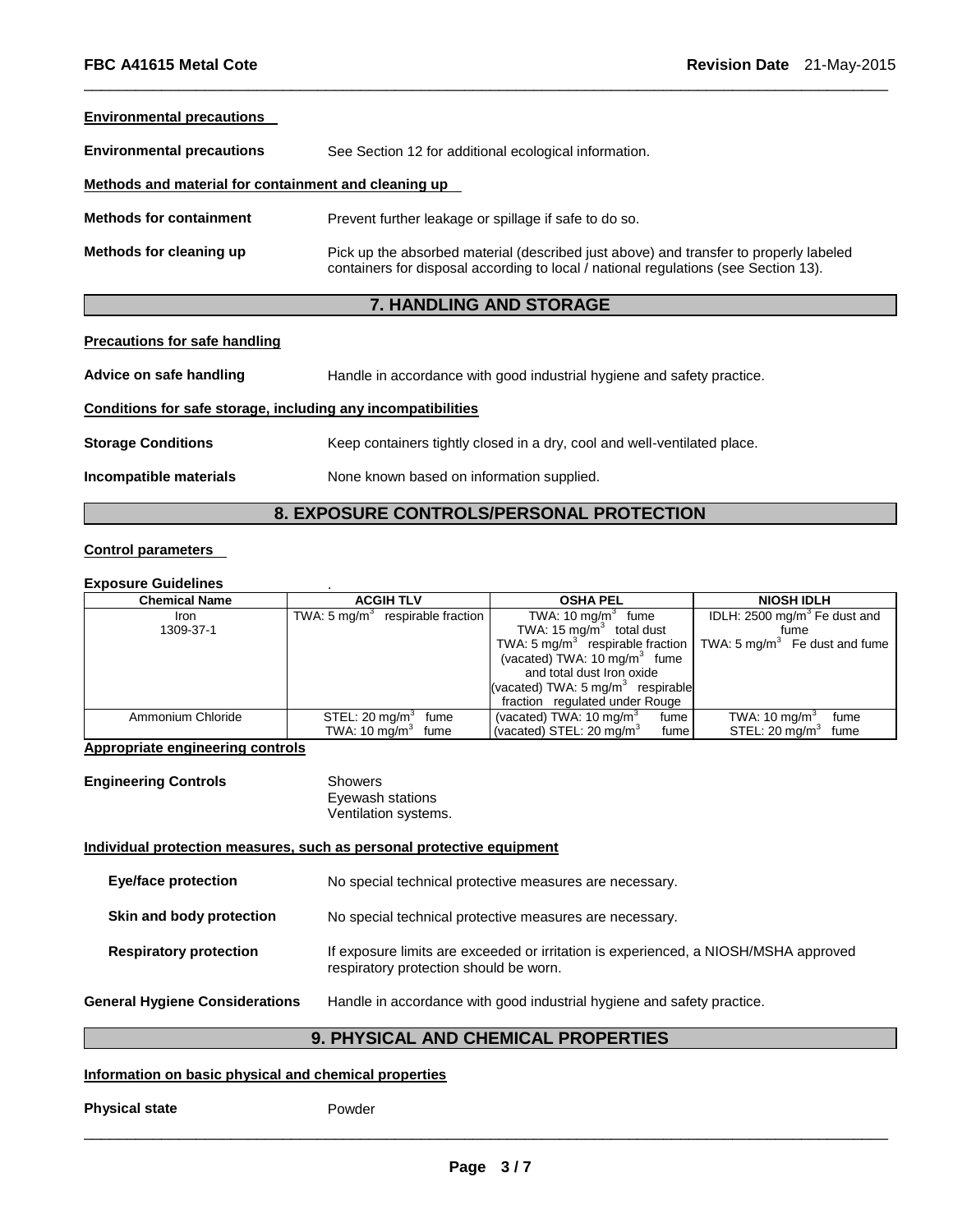| Appearance                       | granules,                | Odor                                       | Slight                   |
|----------------------------------|--------------------------|--------------------------------------------|--------------------------|
| Color                            | No information available | <b>Odor threshold</b>                      | No information available |
| <b>Property</b>                  | <b>Values</b>            | Remarks • Method                           |                          |
| pH                               | Not applicable           |                                            |                          |
| Melting point/freezing point     | No information available |                                            |                          |
| Boiling point / boiling range    | No information available |                                            |                          |
| <b>Flash point</b>               | Not applicable           |                                            |                          |
| <b>Evaporation rate</b>          | No information available |                                            |                          |
| Flammability (solid, gas)        | No information available |                                            |                          |
| <b>Flammability Limit in Air</b> |                          | For exterior use only. Do not use indoors. |                          |
| <b>Upper flammability limit:</b> | No information available |                                            |                          |
| Lower flammability limit:        | No information available |                                            |                          |
| Vapor pressure                   | No information available |                                            |                          |
| <b>Vapor density</b>             | No information available |                                            |                          |
| <b>Specific Gravity</b>          | No information available |                                            |                          |
| <b>Water solubility</b>          | No information available |                                            |                          |
| Solubility in other solvents     | No information available |                                            |                          |
| <b>Partition coefficient</b>     | No information available |                                            |                          |
| <b>Autoignition temperature</b>  | No information available |                                            |                          |
| <b>Decomposition temperature</b> | No information available |                                            |                          |
| <b>Kinematic viscosity</b>       | No information available |                                            |                          |
| <b>Dynamic viscosity</b>         | No information available |                                            |                          |
| <b>Explosive properties</b>      | No information available |                                            |                          |
| <b>Oxidizing properties</b>      | No information available |                                            |                          |
| <b>Other Information</b>         |                          |                                            |                          |
| <b>Softening point</b>           | No information available |                                            |                          |
| <b>Molecular weight</b>          | No information available |                                            |                          |
| <b>VOC Content (%)</b>           | No information available |                                            |                          |
| <b>Density</b>                   | No information available |                                            |                          |
| <b>Bulk density</b>              | No information available |                                            |                          |

\_\_\_\_\_\_\_\_\_\_\_\_\_\_\_\_\_\_\_\_\_\_\_\_\_\_\_\_\_\_\_\_\_\_\_\_\_\_\_\_\_\_\_\_\_\_\_\_\_\_\_\_\_\_\_\_\_\_\_\_\_\_\_\_\_\_\_\_\_\_\_\_\_\_\_\_\_\_\_\_\_\_\_\_\_\_\_\_\_\_\_\_\_

# **10. STABILITY AND REACTIVITY**

# **Reactivity**

No data available.

**Chemical stability** Stable under recommended storage conditions. **Possibility of Hazardous Reactions** None under normal processing. **Conditions to avoid** Extremes of temperature and direct sunlight. **Incompatible materials** None known based on information supplied. **Hazardous Decomposition Products** None known based on information supplied.

# **11. TOXICOLOGICAL INFORMATION**

# **Information on likely routes of exposure**

| <b>Product Information</b> | No data available. |
|----------------------------|--------------------|
| Inhalation                 | No data available. |
| Eye contact                | No data available. |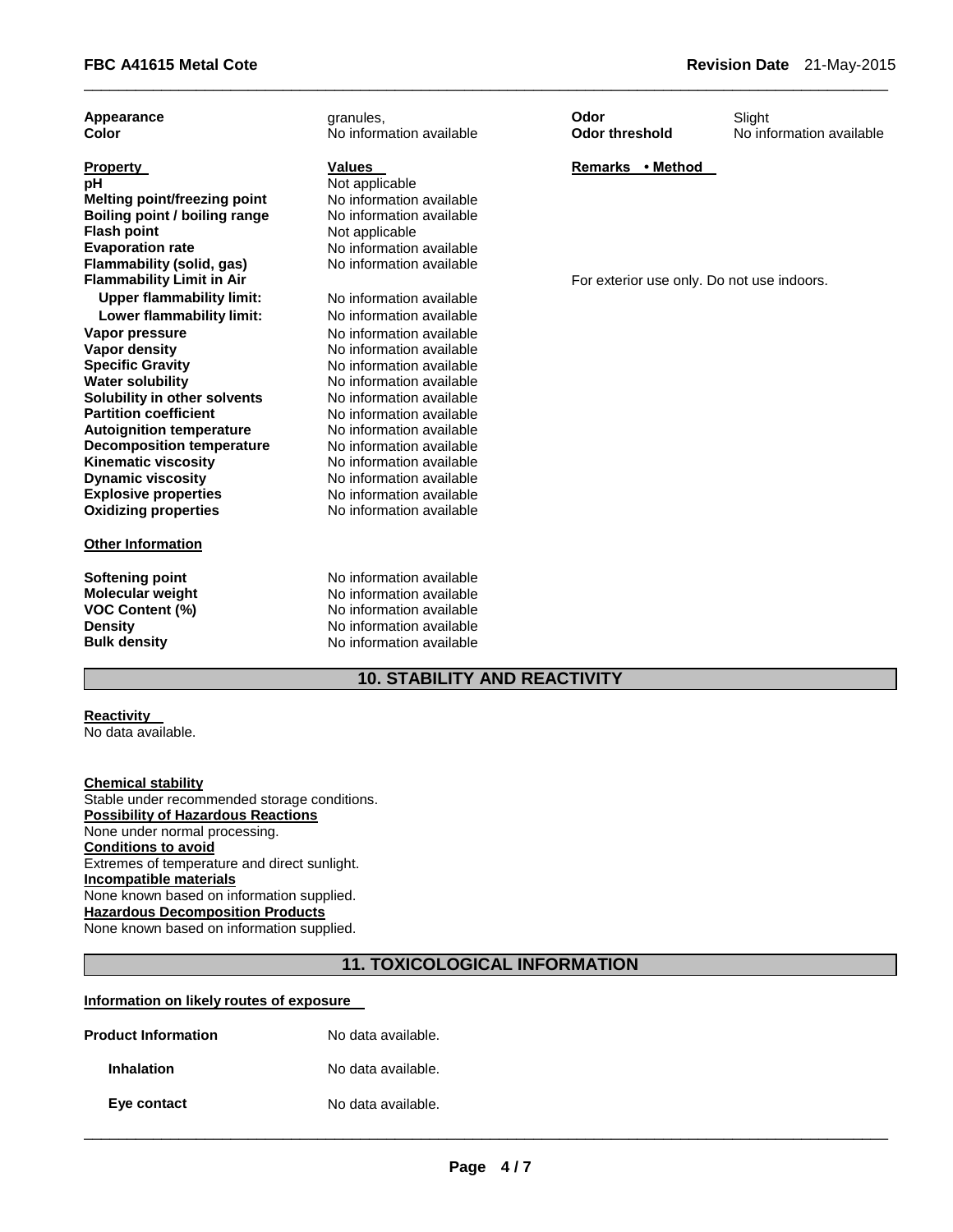#### **Skin contact** No data available.

# **Ingestion No data available.**

| <b>Chemical Name</b>      | Oral LD50              | Dermal LD50 | <b>Inhalation LC50</b> |  |
|---------------------------|------------------------|-------------|------------------------|--|
| <b>I</b> ron<br>1309-37-1 | (Rat)<br>> 10000 mg/kg |             |                        |  |
| Ammonium Chloride         | (Rat)<br>= 1650 mg/kg  |             |                        |  |

\_\_\_\_\_\_\_\_\_\_\_\_\_\_\_\_\_\_\_\_\_\_\_\_\_\_\_\_\_\_\_\_\_\_\_\_\_\_\_\_\_\_\_\_\_\_\_\_\_\_\_\_\_\_\_\_\_\_\_\_\_\_\_\_\_\_\_\_\_\_\_\_\_\_\_\_\_\_\_\_\_\_\_\_\_\_\_\_\_\_\_\_\_

#### **Information on toxicological effects**

**Symptoms** No information available.

#### **Delayed and immediate effects as well as chronic effects from short and long-term exposure**

| <b>Sensitization</b><br>Germ cell mutagenicity<br>Carcinogenicity |              | No information available.<br>No information available.<br>The table below indicates whether each agency (ACGIH, IARC, NTP, or OSHA) has listed<br>any ingredient as a carcinogen. |  |  |  |  |
|-------------------------------------------------------------------|--------------|-----------------------------------------------------------------------------------------------------------------------------------------------------------------------------------|--|--|--|--|
| <b>Chemical Name</b>                                              | <b>ACGIH</b> | <b>NTP</b><br><b>OSHA</b><br>IARC                                                                                                                                                 |  |  |  |  |
| <b>Iron</b><br>1309-37-1                                          |              | Group 3                                                                                                                                                                           |  |  |  |  |
| <b>Reproductive toxicity</b>                                      |              | No information available.                                                                                                                                                         |  |  |  |  |
| <b>STOT - single exposure</b>                                     |              | No information available.                                                                                                                                                         |  |  |  |  |
| <b>STOT - repeated exposure</b>                                   |              | No information available.                                                                                                                                                         |  |  |  |  |
| <b>Aspiration hazard</b>                                          |              | No information available.                                                                                                                                                         |  |  |  |  |

## **Numerical measures of toxicity - Product Information**

**The following values are calculated based on chapter 3.1 of the GHS document** For exterior use only. Do not use indoors.

**ATEmix (oral)** 9,386.00

# **12. ECOLOGICAL INFORMATION**

# **Ecotoxicity**

98.64% of the mixture consists of components(s) of unknown hazards to the aquatic environment

| <b>Chemical Name</b> | Algae/aquatic plants | Fish                           | Crustacea                    |  |
|----------------------|----------------------|--------------------------------|------------------------------|--|
| Ammonium Chloride    |                      | 209: 96 h Cyprinus carpio mg/L | 202: 24 h Daphnia magna mg/L |  |
|                      |                      | LC50 static 725: 24 h Lepomis  | LC50                         |  |
|                      |                      | macrochirus mg/L LC50          |                              |  |

## **Persistence and degradability**

No information available.

#### **Bioaccumulation**

No information available.

**Other adverse effects** No information available

# **13. DISPOSAL CONSIDERATIONS**

#### **Waste treatment methods**

**Disposal of wastes** Disposal should be in accordance with applicable local, regional, national and international laws and regulations.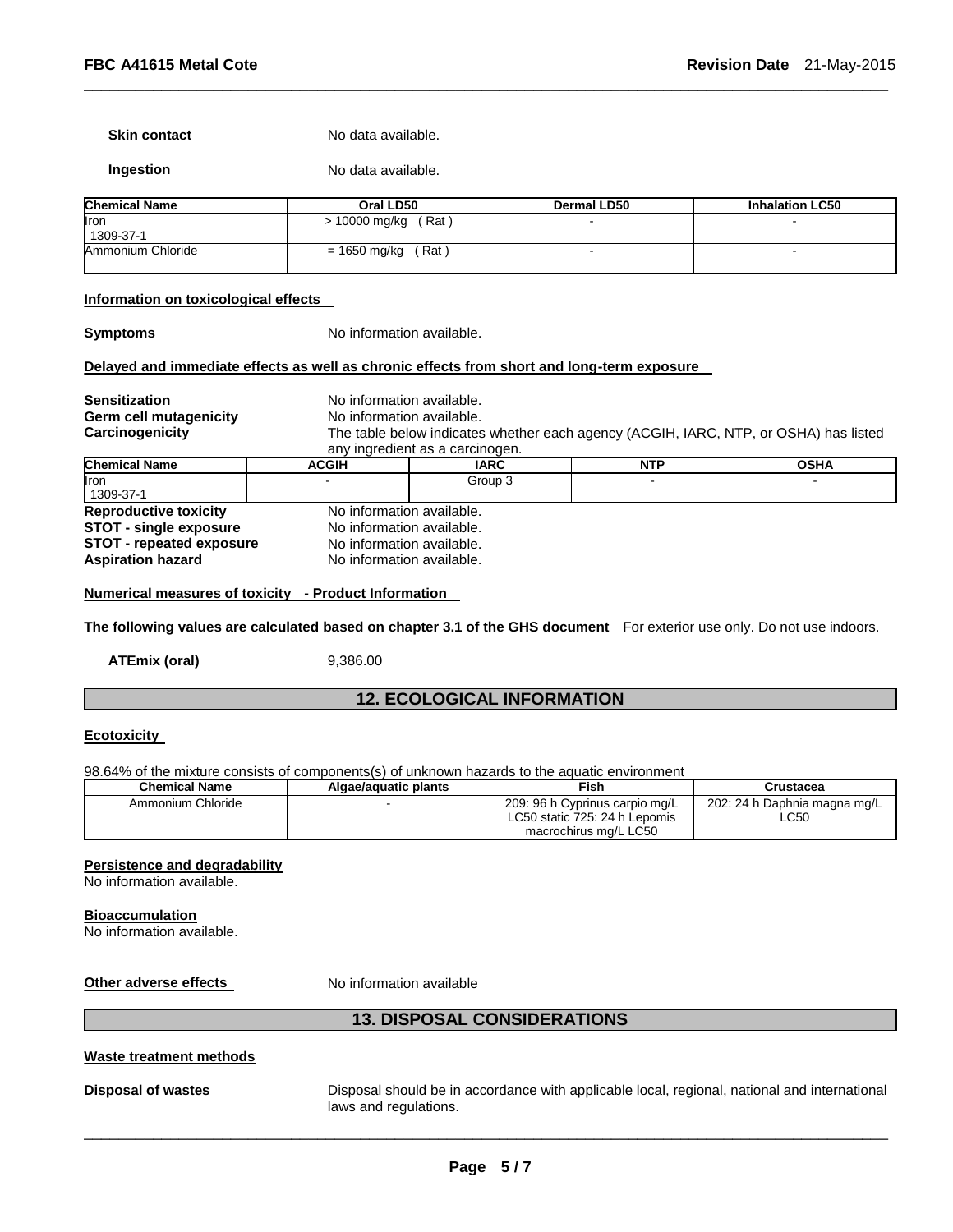**Contaminated packaging Theory Do not reuse container.** 

# **14. TRANSPORT INFORMATION**

\_\_\_\_\_\_\_\_\_\_\_\_\_\_\_\_\_\_\_\_\_\_\_\_\_\_\_\_\_\_\_\_\_\_\_\_\_\_\_\_\_\_\_\_\_\_\_\_\_\_\_\_\_\_\_\_\_\_\_\_\_\_\_\_\_\_\_\_\_\_\_\_\_\_\_\_\_\_\_\_\_\_\_\_\_\_\_\_\_\_\_\_\_

|             | . .<br>----    |
|-------------|----------------|
| <b>ADN</b>  | Not regulated. |
| <b>ADR</b>  | Not regulated. |
| <b>RID</b>  | Not regulated. |
| <b>IMDG</b> | Not regulated. |
| IATA        | Not regulated. |
| ICAO (air)  | Not regulated. |
| <b>MEX</b>  | Not regulated. |
| <u>TDG</u>  | Not regulated. |
| DOT         | Not regulated. |

# **15. REGULATORY INFORMATION**

## **International Inventories**

# **Legend:**

**TSCA** - United States Toxic Substances Control Act Section 8(b) Inventory

**DSL/NDSL** - Canadian Domestic Substances List/Non-Domestic Substances List

- **EINECS/ELINCS**  European Inventory of Existing Chemical Substances/European List of Notified Chemical Substances
- **ENCS**  Japan Existing and New Chemical Substances

**IECSC** - China Inventory of Existing Chemical Substances

**KECL** - Korean Existing and Evaluated Chemical Substances

**PICCS** - Philippines Inventory of Chemicals and Chemical Substances

**AICS** - Australian Inventory of Chemical Substances

# **US Federal Regulations**

#### **SARA 313**

Section 313 of Title III of the Superfund Amendments and Reauthorization Act of 1986 (SARA). This product does not contain any chemicals which are subject to the reporting requirements of the Act and Title 40 of the Code of Federal Regulations, Part 372

| <b>Chemical Name</b>                  | <b>SARA 313 - Threshold Values %</b> |  |  |
|---------------------------------------|--------------------------------------|--|--|
| Ammonium Chloride -                   | 1.0                                  |  |  |
| <b>SARA 311/312 Hazard Categories</b> |                                      |  |  |
| Acute health hazard                   | No.                                  |  |  |
| <b>Chronic Health Hazard</b>          | No.                                  |  |  |
| Fire hazard                           | No.                                  |  |  |
| Sudden release of pressure hazard     | No.                                  |  |  |
| <b>Reactive Hazard</b>                | No.                                  |  |  |

#### **CWA (Clean Water Act)**

This product contains the following substances which are regulated pollutants pursuant to the Clean Water Act (40 CFR 122.21 and 40 CFR 122.42)

| Chemical<br>Name | ∕ ווי<br>eportable? | <b>CWA</b><br>Pollutants<br><b>LOXIC</b> | <b>CWA</b><br>Pollutants<br>Prioritv | <b>CWA</b><br>าrdous<br>241<br>па |
|------------------|---------------------|------------------------------------------|--------------------------------------|-----------------------------------|
|                  |                     |                                          | ________                             | ________________                  |